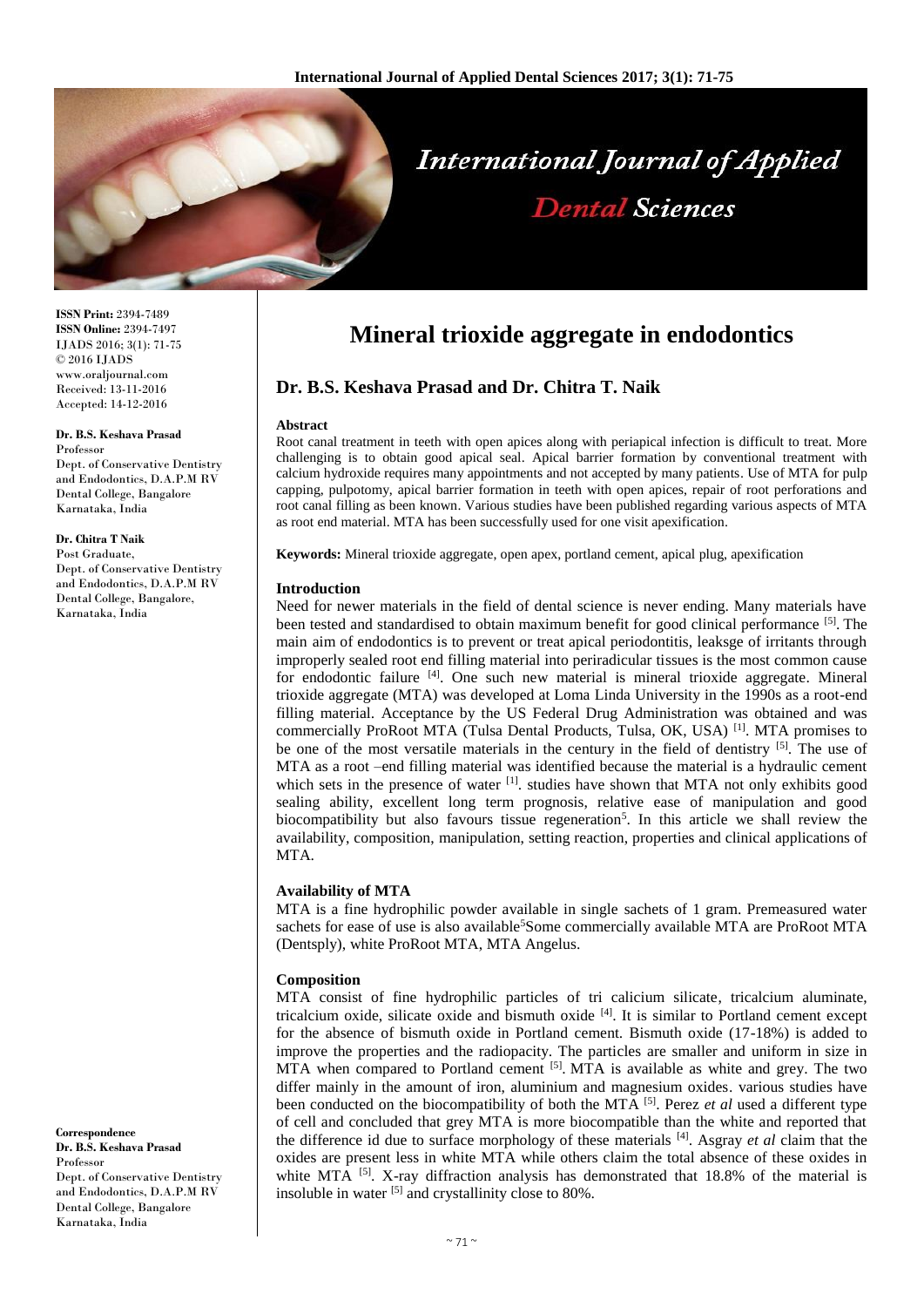International Journal of Applied Dental Sciences

#### **Manipulation and Setting Reaction**

Slukyk *et al*, Torbinejad *et al* and Schmitt *et al* dvocated that the powder water ratio for MTA should be  $3:1$  <sup>[4]</sup> to obtain putty like consistency. Mixing can be done on paper or on a glass slab using a plastic or metal spatula. Mix is placed in the desired location and covered with moistened cotton pellet to prevent dehydration of the  $mix^2$  and also improves the flexural strength of the set cement<sup>5</sup>.MTA has a pH of 10.2 immediately after mixing and increases to 12.5% after 3 hours almost similar to calcium hydroxide. The mixing time of MTA is crucial. if the mixing time is prolonged it results in dehydration of the mix. Sluyk *et al* (1998) suggested that mixing time should be less than 4 minutes. MTA takes long time to set compared to other material. According to torabinejad *et al* is 2 hours and 45mins for grey MTA. Islam *et al* claimed it to be 2 hours and 55mins for grey MTA and 2 hours and 20 minutes for white MTA. Incorporation of accelerators such as sodium phosphate dibasic and calcium chloride may reduce the setting time  $[5]$ .

MTA may be placed into the desired location using a hand instrument or ultrasonic condensation. Pluggers, paper point or messing gun can be used for hand condensation. ultrasonic condensation is done by first placing a hand instrument such as condenser in direct contact with MTA then an ultrasonic instrument is placed touching the shaft of the hand instrument and activated for several seconds<sup>5</sup>.

## **Mechanism of Action**

Once MTA is placed in direct contact with human tissues, it appears that the material

- Release of calcium ions for cell proliferation
- Antibacterial environment due to alkaline Ph
- Cytokine production is modulated
- Migration and differentiation of hard tissue producing cells
- Biological seal by formation of HA (or cardonated apatite) on the MTA surface.

### **Properties**

### **Compressive Strength**

According to Torabinejad *et al* (1995) compressive strength of MTA at 24 hours 40.0 Mpa at 21 days 67.3 Mpa. The compressive strength of gray MTA> white MTA.

## **Radio-Opacity**

Ding SJ (2008) and Shah PMN (1996) found that MTA has comparable radiodensity compared zinc oxide eugenol and it is less radio opaque than super EBA, gutta-percha or amalgam. Torabinejad M (1995) concluded that mean radio-opacity of MTA is 7.17mm of equivalent thickness of aluminium, which is adequate to make it easy to visualize radiographically.

### **Solubility**

BUDING (2008) found that the set MTA when exposed to water it releases calcium hydroxide. Calcium hydroxide might be responsible for its cementogenesis – inducing property.

### **Marginal Adaptation and Sealing Ability**

According to Shipper *et al.* (2004) [17] and Torabinejad *et al*. (1995) [18] MTA has excellent sealing ability. MTA expands during setting reaction. Sealing ability of MTA in presence of moist environment is enhanced due to the setting expansion hence a moistened cotton pellet should be placed in contact with MTA before placement of the permanent restoration. Valois *et al.* (2004)<sup>[19]</sup> claimed that about 4-mm thickness of

MTA ensure a good sealing.

### **Antibacterial and Antifungal Property**

Al-Hazaimi *et al.* (2006)<sup>[20]</sup> stated that MTA has antibacterial effect especially against *Enterococcus faecalis* and *Streptococcus sanguis*. But, in contrary to Torabinejad *et al*. (1995) [21] stated that MTA showed no antimicrobial action against any of the anerobes. But showed certain effect on facultative bacteria.

## **Reaction with Other Dental Materials**

Nandini S *et al.* (2006) <sup>[22]</sup> found MTA did not react or interfere with any other restorative material. Setting reaction of MTA is not effected by either GIC or composite placed over it. Srinivasan V *et al* (2009)<sup>[3]</sup> claimed that residual calcium hydroxide may interfere with the adaptation of MTA to dentinal wall leading to reduced sealing ability which occurs either by a mechanical obstacle of CaOH<sup>2</sup> particle by chemically reaction with MTA.

### **Biocompatibility**

Kettering and Torabinejad  $(1995)$ <sup>[23]</sup> in a study compared MTA with Super EBA and IRM and concluded that MTA is not mutagenic and less cytotoxic. MTA is well tolerated by the tissues and biocompatible was claimed by Sumer *et al*. (2006) [24] . MTA was used to treat furcation perforations and osseous repair by Arens and Torabinejad (1996) [25] Pelliccioni *et al*.  $(2004)$ <sup>[26]</sup> evaluated osteoblast-like cell response to MTA and hence concluded that MTA has good interaction with periapical and periradicular tissues. MTA has potential effect on cell viabilities collagen release mechanism. MTA as a property to produce interleukin and also offers a biologically active substrate for bone cells.

## **Case Report**

A 29 year old male reported with a chief complaint of discoloured upper front tooth since 5 years along with intermittent pus discharge from the gums in relation to the tooth. History revealed trauma to the upper front tooth 20 years back, medical history was non- contributory. Intra-oral clinical examination revealed discoloured 11 which was slightly tender on percussion. A patent sinus tract opening was seen in the alveolar mucosa adjacent to 11. Per-apical radiographs revealed blunderbuss canal in 11 and a well defined radiolucency around the root apex. upon examination, the treatment plan of choice was orthrograde endodontic therapy of the tooth along with periapical surgery and placement of retrograde MTA apical plug. Rubber dam was applied and teeth were isolated. access opening was done followed by cleaning and shaping of the canal till ISO # 80 K file. The canal was irrigated with 2.5% sodium hypochrite and 17% EDTA and 2% chloeohexidine followed by placement of calcium hydroxide as intra-canal medicament and tooth was sealed using IRM. calcium hydroxide dressing was placed for 4 weeks which was changed after every week. On the week recall, the canal was dried and obturated using roll cone technique using gutta –percha and zinc oxide eugenol sealer.

Periapical surgery was done under local anaesthesia, horizontal and vertical incisions were given and full thickness mucoperiosteal rectangular flap was reflected. Presence of a bony window was identified in relation to the apex of 11, the granulation tissue mass was curetted out of the bony cavity and placed in 10% formaline solution and sent for histopathological examination. The margins of the bony window were smoothened with carbide burs and bone files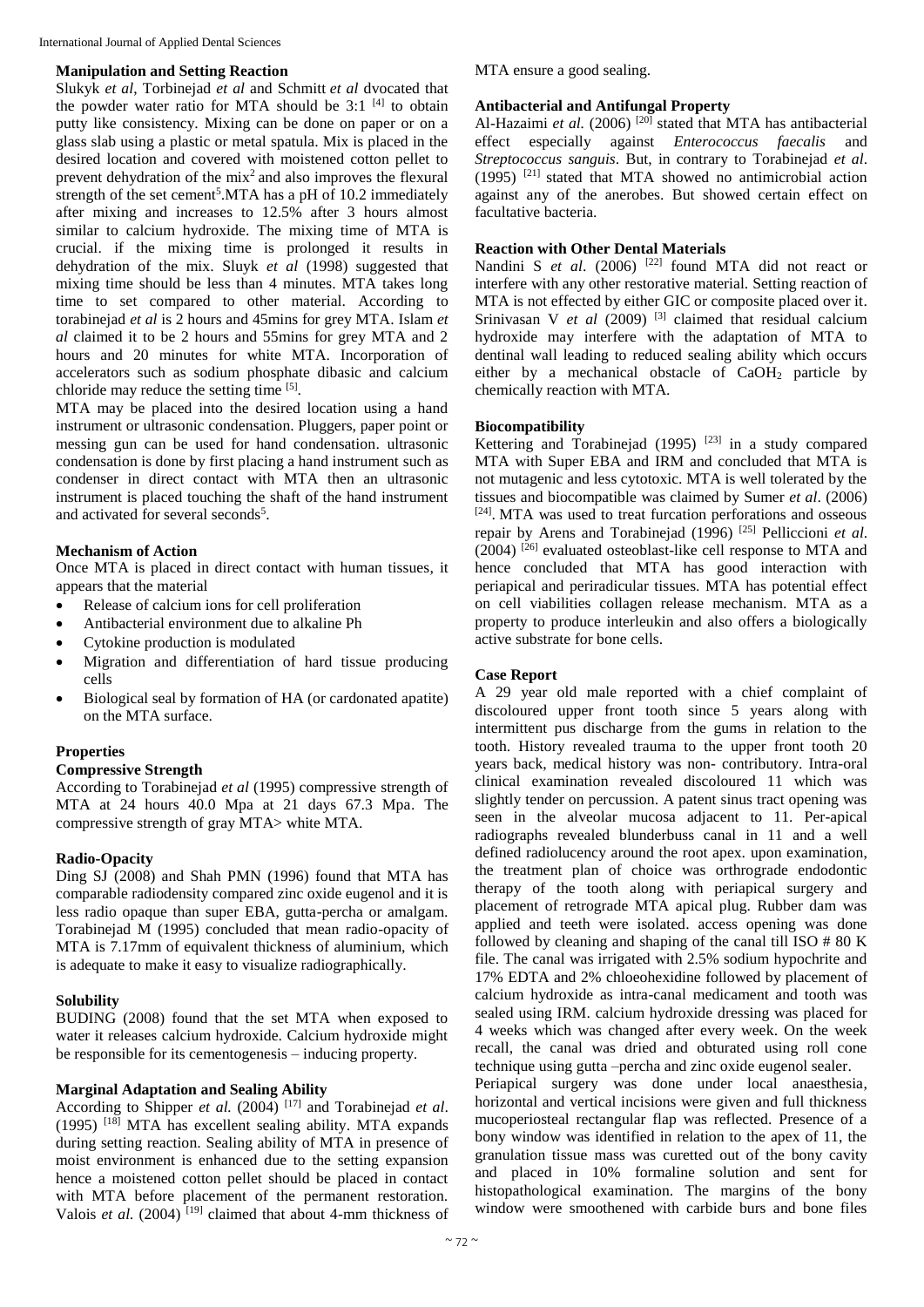#### International Journal of Applied Dental Sciences

under copious irrigation. 3mm of gutta-percha was removed from the apex and MTA plug placed by manipulating it according to manufacturer's directions. The flap was later repositioned and suturing done. Suture removal was done after 96 hours and satisfactory healing was observed



**Fig 1:** Pre-Operative



**Fig 2:** Retrograde Cavity Preparation



**Fig 3:** Mta Plug After Root Resection



**Fig 4:** Incisions



**Fig 5:** Flap Reflection



**Fig 6:** Bony Cavity



**Fig 7:** Mta Placement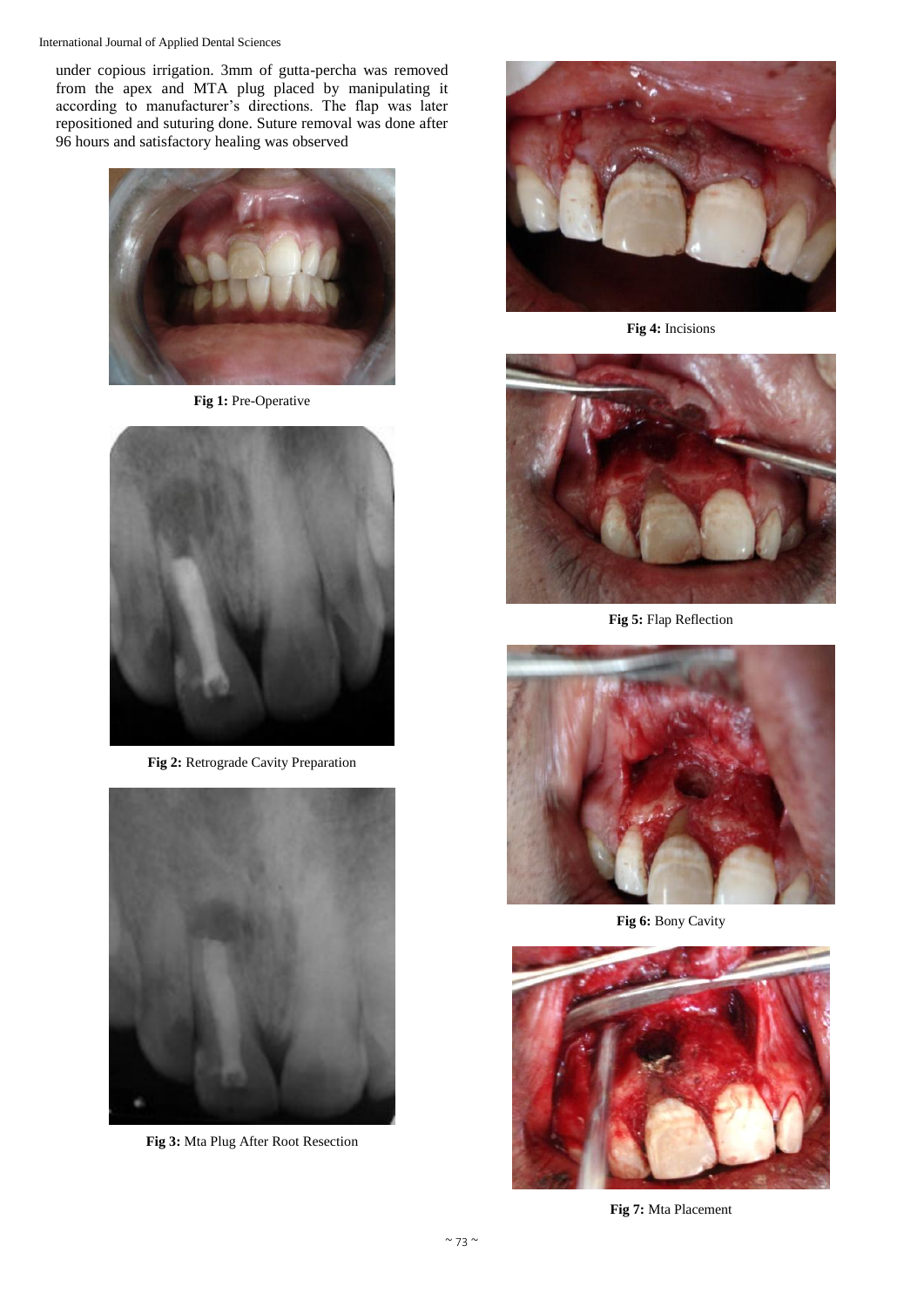

**Fig 8:** Post –Operative



**Fig 9:** After Suturing

#### **Case 2**

A 21year old male patient A 29 year old male reported with a chief complaint of discoloured upper front tooth since 3 years. History revealed trauma to upper front tooth 20 years back, medical history was non-contributory. Intra-oral clinical examination revealed discoloured 11 which was slightly tender on percussion.



**Fig 1:** Pre-Operative



**Fig 2:** Pre-Operative Radiograph



**Fig 3:** Workig Length



**Fig 4:** Mta Plug Orthograde Approach